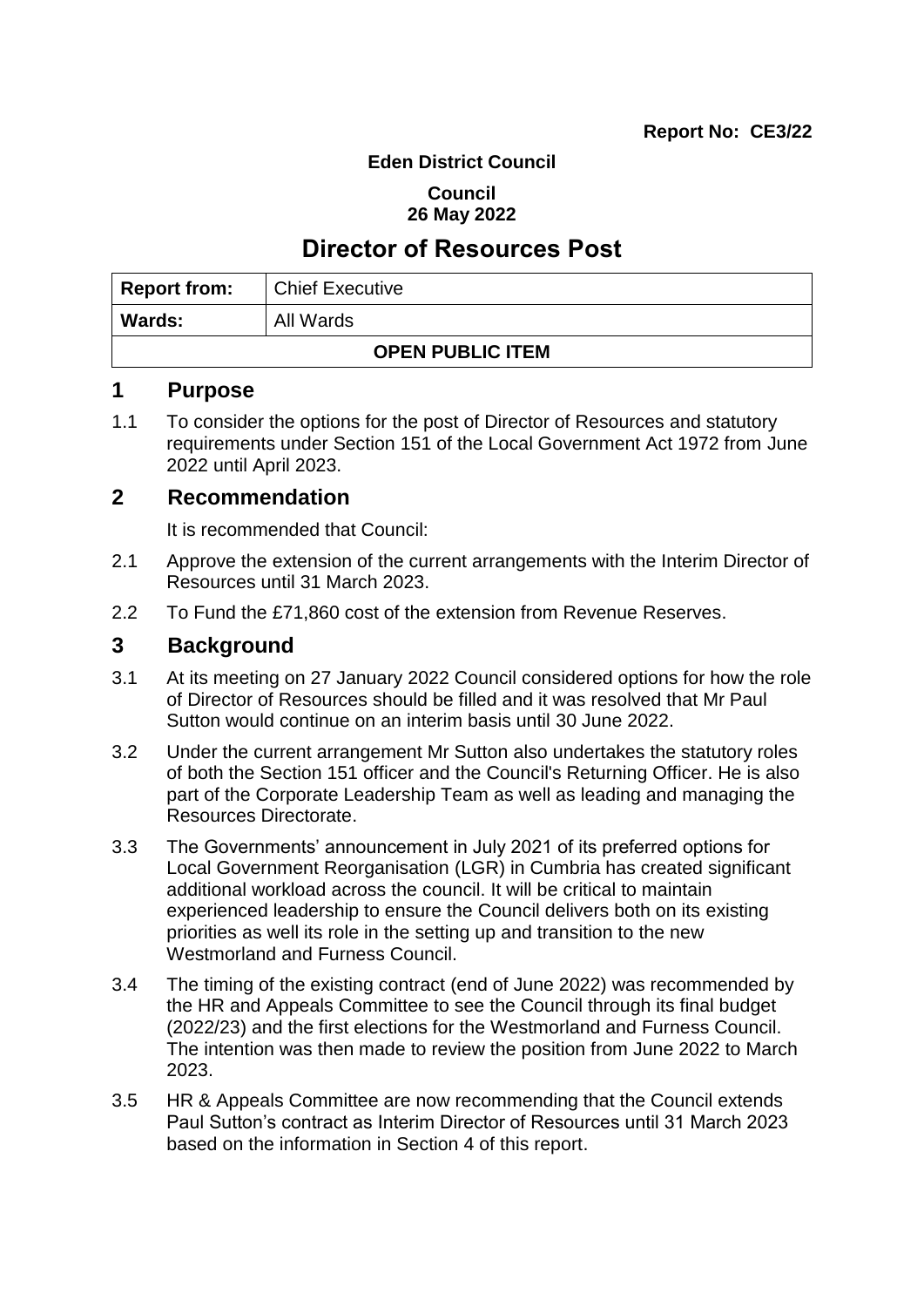# **4 Report Details**

- 4.1 Whilst the budget and elections will be completed by the time of the meeting, the level of additional requirements between now and vesting day cannot be overstated.
- 4.2 There continues to be a need to contribute to both the Council's statutory requirements and ambitions to deliver its corporate priorities and to engage in future opportunities such as the Levelling Up initiative. The Council also has a legal obligation to cooperate in the transition to the new authority of Westmorland and Furness. Having a Director of Resources that understands both requirements is extremely beneficial to the Council.
- 4.3 If the post were vacated at the end of June 2022 there would be a need to immediately fill both of the statutory roles of Section 151 and Returning Officer. An investigation has concluded that there is no individual currently employed by the authority that has the qualification and experience required to fulfil this role.
- 4.4 Failure to address this would put the Council at risk of not being able to deliver either a statutory function, deliver on its strategic priorities and/or Eden not being represented fully at the appropriate level in the LGR programme.
- 4.5 In addition to the roles with the Council, Mr Sutton is a member of the Finance and Commercial and Customer and Digital themes within the LGR programme, which are both integral to ensuring that the new Council is both financially sound and that the Council's residents and customers have proper access to service from vesting day.
- 4.6 Mr Sutton is also a member of the sub-theme investigating options for new Financial Management Systems and also continues to be involved in the key recruitment for the LGR Programme Management Office.
- 4.7 As previously reported to this Committee, the options for recruiting a Director of Resources are:
	- to make a permanent appointment
	- to appoint for a fixed term.
	- to continue the current interim arrangements until 31 March 2023.
- 4.8 It is not considered likely that the Council would be able to recruit a suitable calibre of person to either a permanent or fixed term contract due to the uncertainties and lack of job security which LGR brings.
- 4.9 The expected timescales to recruit into a post at this level would be at least 3 months, possibly 6 months and therefore presents a risk to the Council of the post not being filled for a significant period of time and also not having the continuity if the post holder changes.
- 4.10 In addition to the initial recruitment costs, an employee (either permanent or fixed term) who has continuous LG service of over 2 years would be eligible to receive a redundancy payment and if the appointed person is over 55, a pension strain cost would be payable if they were made redundant.
- 4.11 Initial discussions with Mr Sutton have indicated that he would be willing to stay in the Interim Director of Resources post until 31 March 2023. The costs identified in 7.1.5 below therefore reflect that period.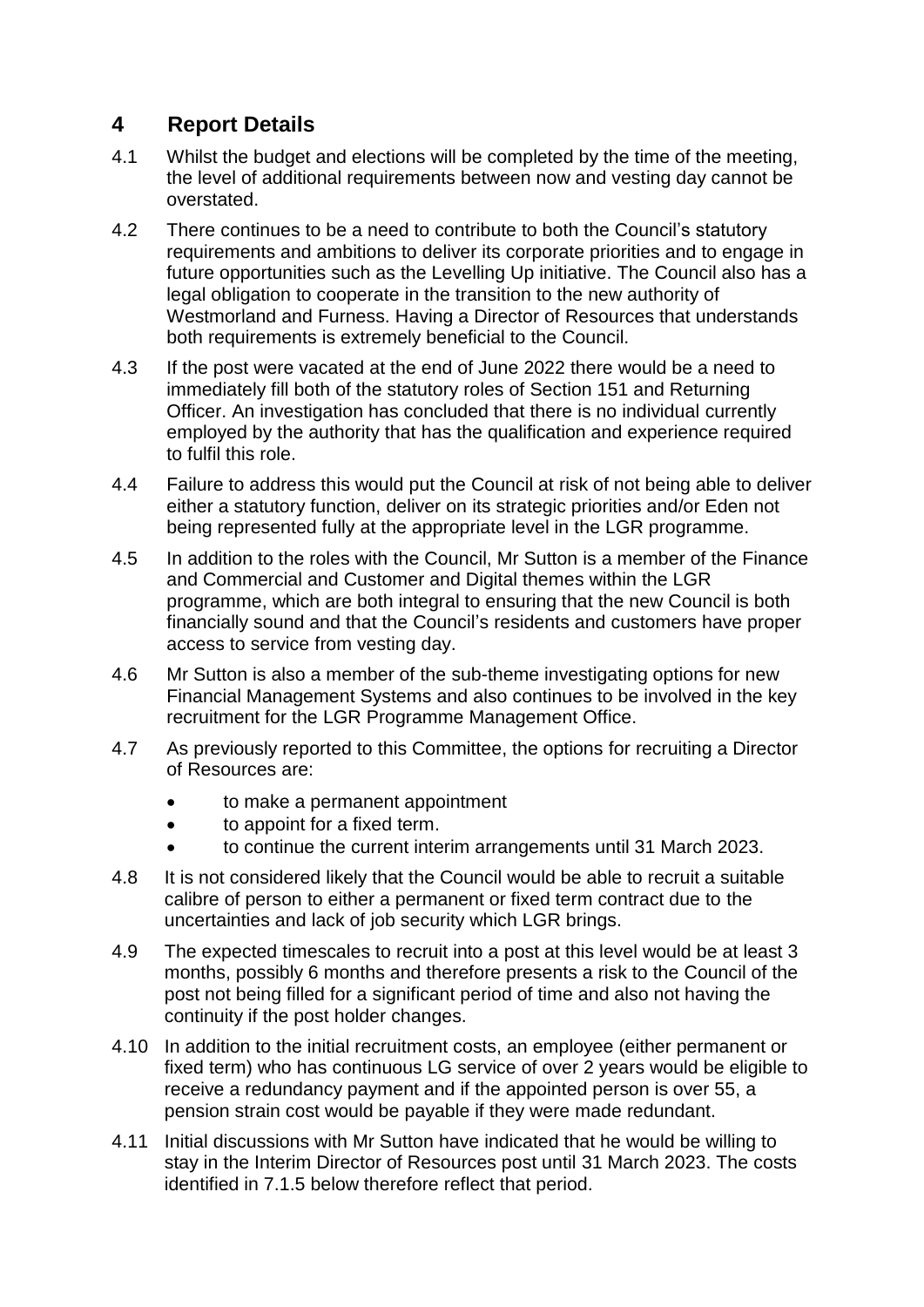# **5 Policy Framework**

- 5.1 The Council has four corporate priorities which are:
	- Sustainable:
	- Healthy, safe and secure;
	- Connected: and
	- **Creative**
- 5.2 The delivery of these corporate priorities is a key aspect of the Director of Resources role.

# **6 Consultation**

6.1 The Human Resources and Appeals committee has been consulted and their recommendations are set out above.

# **7 Implications**

## **7.1 Financial and Resources**

7.1.1 Any decision to reduce or increase resources or alternatively increase income must be made within the context of the Council's stated priorities, as set out in its Council Plan 2019-2023 as agreed at Council on 7 November 2019.

## **Current Budget**

7.1.2 The amount currently included in the 2022/23 budget for the Director of Resources is £96,140. The figures below show the extra costs required up to 31 March 2023 for each option.

#### **Costs**

7.1.3 Initial recruitment costs are anticipated to be circa £25,000 for appointing a permanent or fixed term employed member of staff. The current arrangement with the Interim Director costs c£14,000 per month.

# 7.1.4 **Costs of Permanent or Fixed Term appointment**

| Current Arrangement until 30 June 2022                                                                                                       | £42,000  |
|----------------------------------------------------------------------------------------------------------------------------------------------|----------|
| Initial recruitment costs (estimate)                                                                                                         | £25,000  |
| Full-time salary (inc on-costs and based on 21/22<br>level as no pay rise has been agreed yet for 22/23)<br>for 1 July 2022 to 31 March 2023 | £74,147  |
| <b>Total Cost</b>                                                                                                                            | £141,147 |
| <b>Budget</b>                                                                                                                                | £96,140  |
| <b>Additional Funds Required</b>                                                                                                             | £45,007  |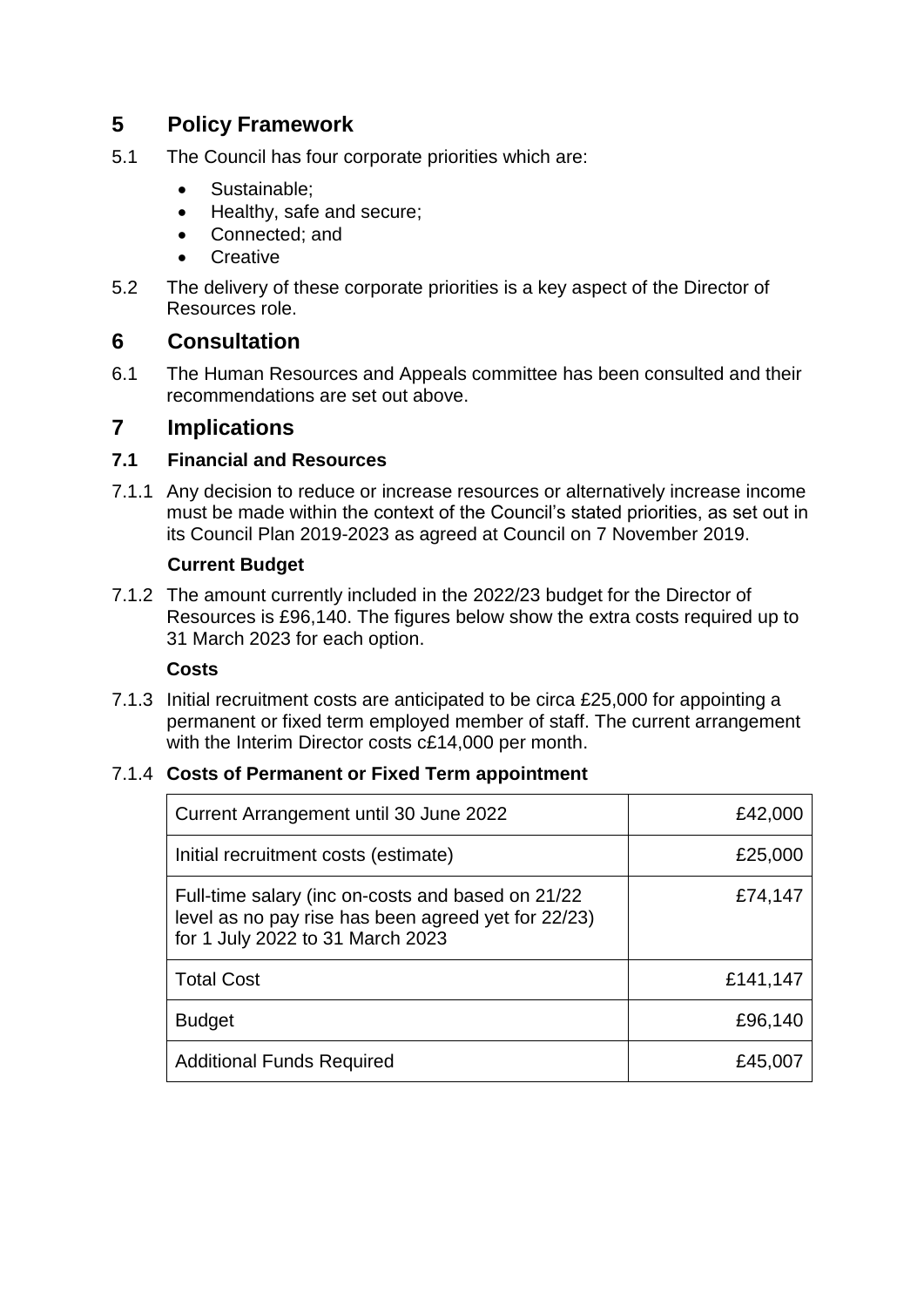#### 7.1.5 **Additional Costs to Continue arrangement with the current Interim Director of Resources**

| Current Arrangement until 30 June 2022                                     | £42,000  |
|----------------------------------------------------------------------------|----------|
| Interim Director of Resources cover 1 July 2022 to 31<br><b>March 2023</b> | £126,000 |
| <b>Total Cost</b>                                                          | £168,000 |
| <b>Budget</b>                                                              | £96,140  |
| <b>Additional Funds Required</b>                                           | £71,860  |

7.1.6 Additional Funds would need to be taken from the Revenue Reserves under approval by Council. The estimated Revenue Reserves as at March 2023 is c£6 million.

## **7.2 Legal**

7.2.1 The Legal implications are set out in the body of the report.

## **7.3 Human Resources**

7.3.1 The HR implications are set out in the body of the report.

## **7.4 Environmental**

7.4.1 There are no environmental implications arising from this report.

## **7.5 Statutory Considerations**

| <b>Consideration:</b>                                  | Details of any implications and proposed<br>measures to address: |
|--------------------------------------------------------|------------------------------------------------------------------|
| <b>Equality and Diversity</b>                          | None arising from this report.                                   |
| Health, Social<br>Environmental and<br>Economic Impact | None arising from this report.                                   |
| <b>Crime and Disorder</b>                              | None arising from this report.                                   |
| Children and<br>Safeguarding                           | None arising from this report.                                   |

#### **7.6 Risk Management**

| <b>Risk</b>                                                                                                                                                                                                                                 | <b>Consequence</b>                                                                                                                                   | <b>Controls Required</b>                                                               |
|---------------------------------------------------------------------------------------------------------------------------------------------------------------------------------------------------------------------------------------------|------------------------------------------------------------------------------------------------------------------------------------------------------|----------------------------------------------------------------------------------------|
| That the Authority has<br>may not be able to<br>provide a statutory<br>function and also<br>management capacity<br>to operate effectively,<br>at a time of significant<br>pressures including<br><b>Local Government</b><br>Reorganisation. | The Council is unable/<br>ineffective in delivering<br>all of its statutory<br>responsibilities as well<br>as responding to<br>additional pressures. | Implement the most<br>appropriate option for<br>recruiting a Director of<br>Resources. |